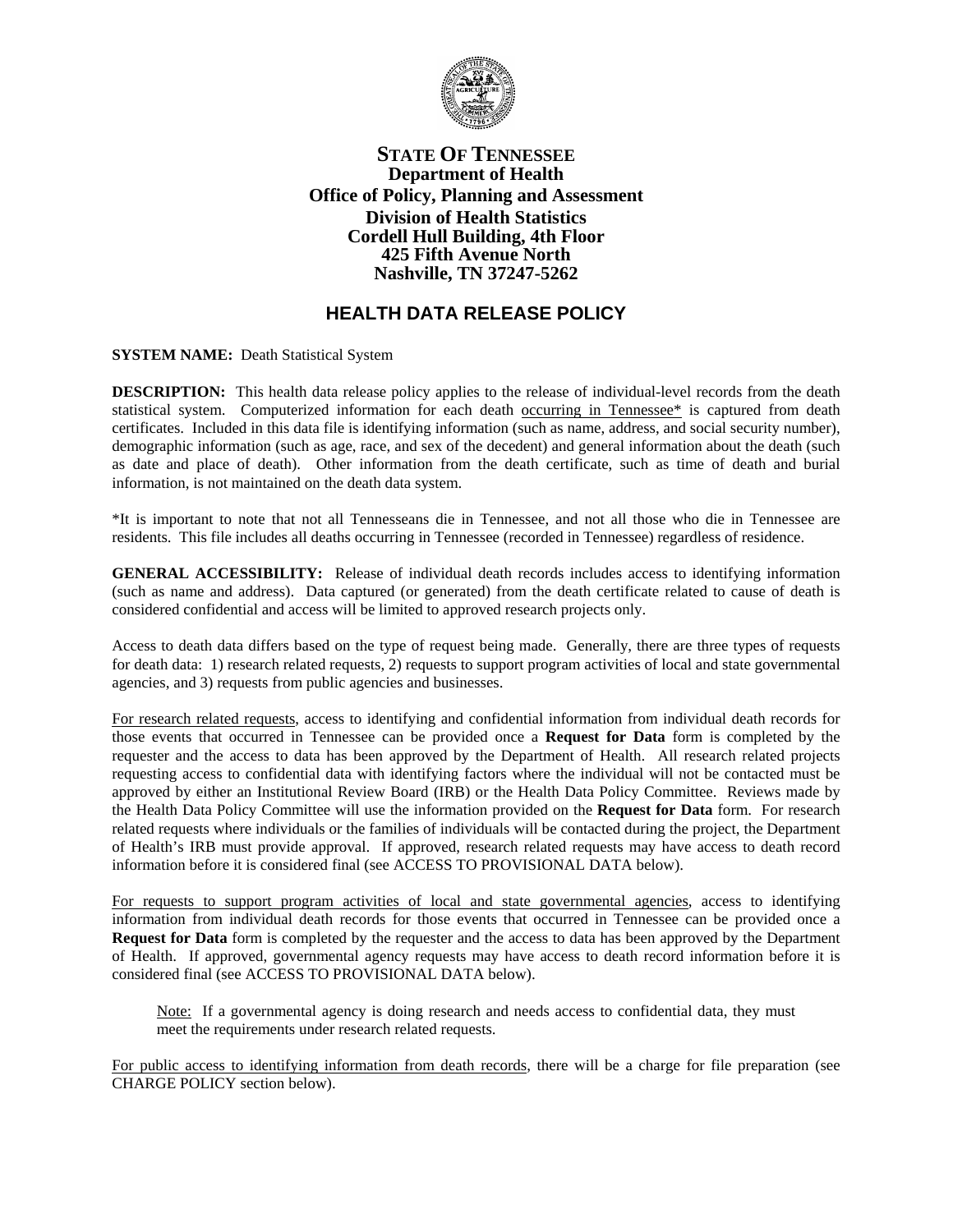If the request is from the media (e.g., newspaper, radio, television, etc.), the Public Information Officer for the department should be notified before releasing the information.

**ACCESS TO PROVISIONAL DATA:** The term "provisional data" is used to describe a data file which is not considered to be finalized. For example, providing 2003 death records to a researcher during 2003 would mean providing access to provisional data. Not all 2003 death records would be available, and some data elements within individual records could be changed prior to the file being designated as "final". (Most often, changes to data within the record occur when the original record is submitted with incomplete information or when the original record is submitted with inconsistent information.) Death data for each calendar year is normally considered final by September of the following year (e.g., 2003 death data was final by September, 2004).

Since provisional data indicates only a "snapshot" of the data at that point in time, data users need to be aware that a "snapshot" of the same data at a later point in time may reflect significant differences in any data summary or analysis.

## **INFORMATION NOT ACCESSIBLE:**

1. **FIELDS DESIGNATED AS CONFIDENTIAL BY STATUTE:** In Tennessee, cause of death information is considered confidential by statute. This protection extends to any fields that may be generated based on cause (or multiple cause) codes, such as cause of death group code. Computerized information from the record that would identify an individual's underlying cause of death (or multiple causes, if year of death = 1998 or later) is accessible only to approved health-related research projects. (Note that Social Security Number of decedent is not protected and may be provided to approved applicants.)

Confidential information with personal identifiers is accessible only to approved research projects*.* 

**2. RECORDS:** Identifying information from the individual-level death record for events that occurred outside Tennessee to residents of Tennessee is not accessible. The state where the event occurred must provide access to the individual death record information since the event was recorded there. Tennessee receives notice from other states regarding resident events occurring outside Tennessee through the Vital Statistics Cooperative Program Interstate Exchange Agreement. According to this agreement, statistical information from these outof-state records can be provided in summary form (e.g., numbers by race/sex/age can be included in Tennessee resident event totals); however, identifying information on a record by record basis is restricted.

**CHARGE POLICY:** Requests for public access to death data will be charged ten cents (\$0.10) per record plus processing costs of \$70 per annual data file for a computer file. The \$70 per annual data file charge covers the costs associated with processing the request for death information (including computer run time, output media, employee time, and mailing costs).

Access to individual-level death data may be provided at no charge to university-affiliated research organizations, Tennessee state and local government agencies, and other non-profit entities. Charges may be waived by the Commissioner for agencies who submit data to the Department in compliance with Tennessee statutes.

**PROVISION OF DATA:** All data will be supplied in a fixed format text file. Depending on the number of records, data will be supplied on floppy disk or 3480 cartridge.

**The data file will contain all records accessible for a given year and all variables EXCEPT those protected by statute (unless access to confidential data has been approved).** Requesters will be provided with documentation (code sheets and file layouts) to correctly interpret the data. Requesters will be required to customize the data set as needed to meet their needs.